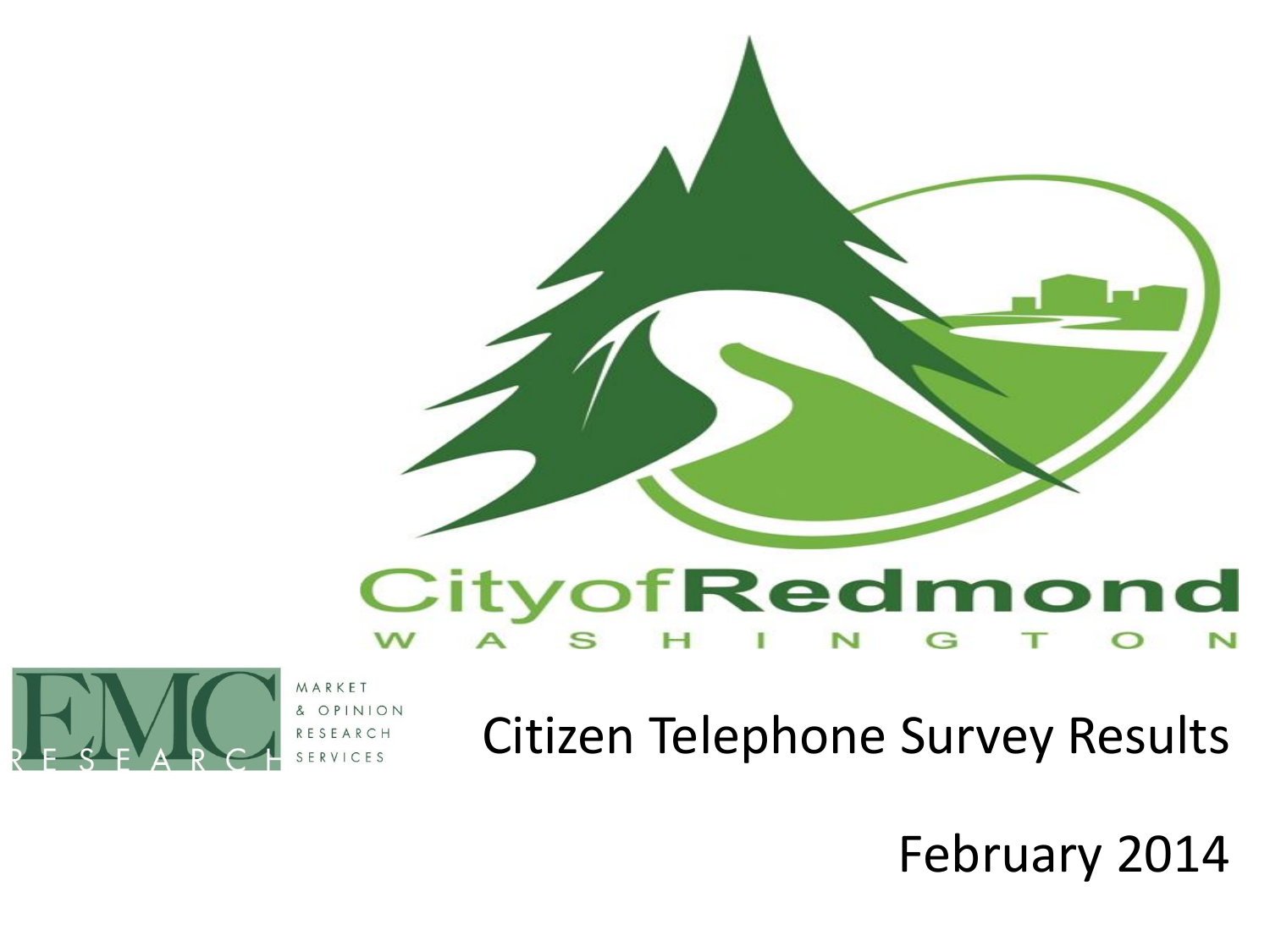- 1. Methodology
- 2. Summary
- 3. Opinion Environment
- 4. Services, job performance and priorities
- 5. City Communications
- 6. Web Survey

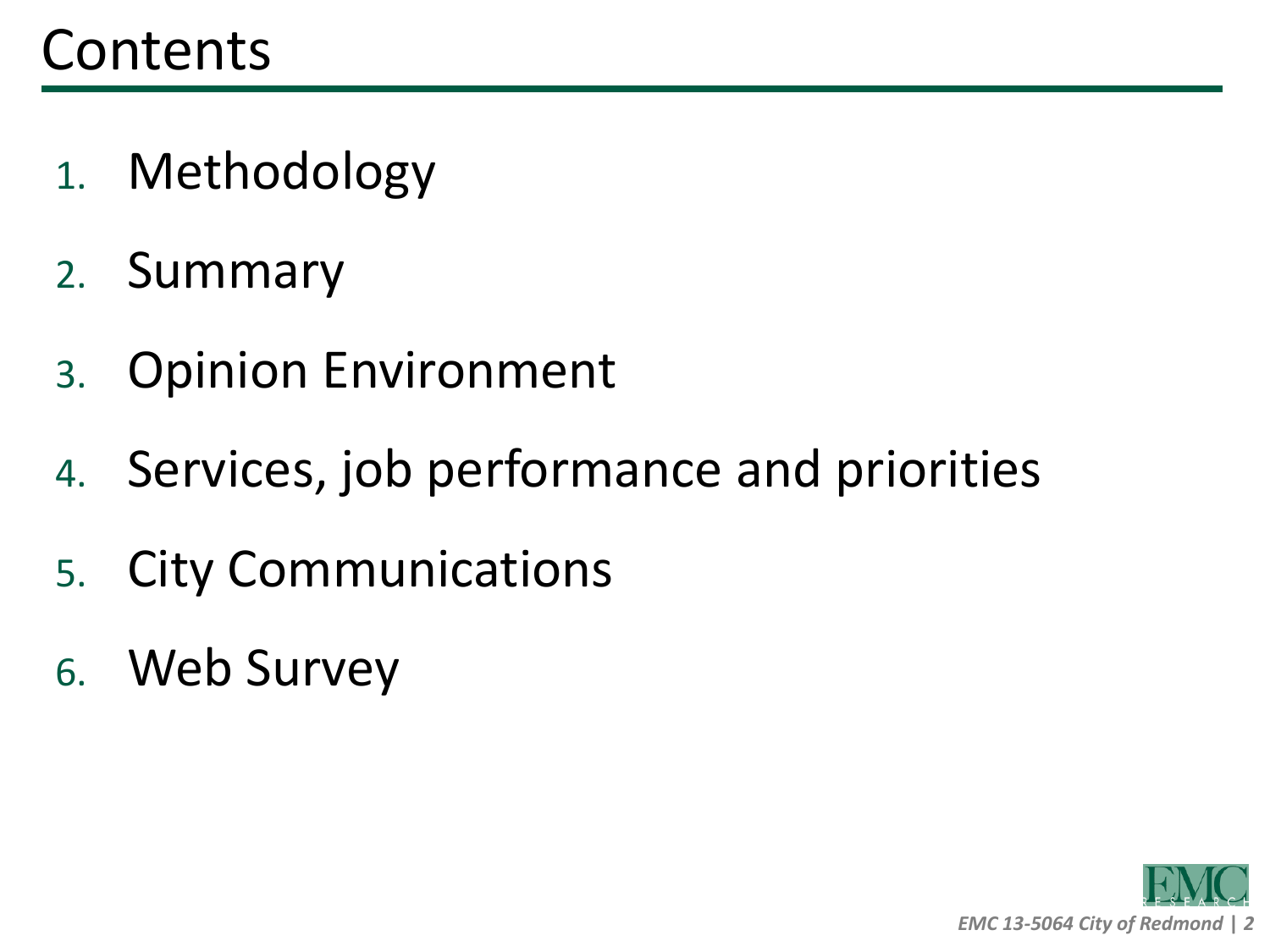# Methodology

- ▶ Telephone survey of voters in the City of Redmond
- Survey conducted December  $15 19$ , 2013 using trained, professional interviewers calling from a central, monitored location
- A total of 362 interviews were conducted, which computes to a margin of error  $\pm$  5.2 percentage points at the 95% confidence interval
- $\triangleright$  The results can be projected to the entire universe of voters in Redmond

*Please note that due to rounding, some percentages may not add up to exactly 100%.*

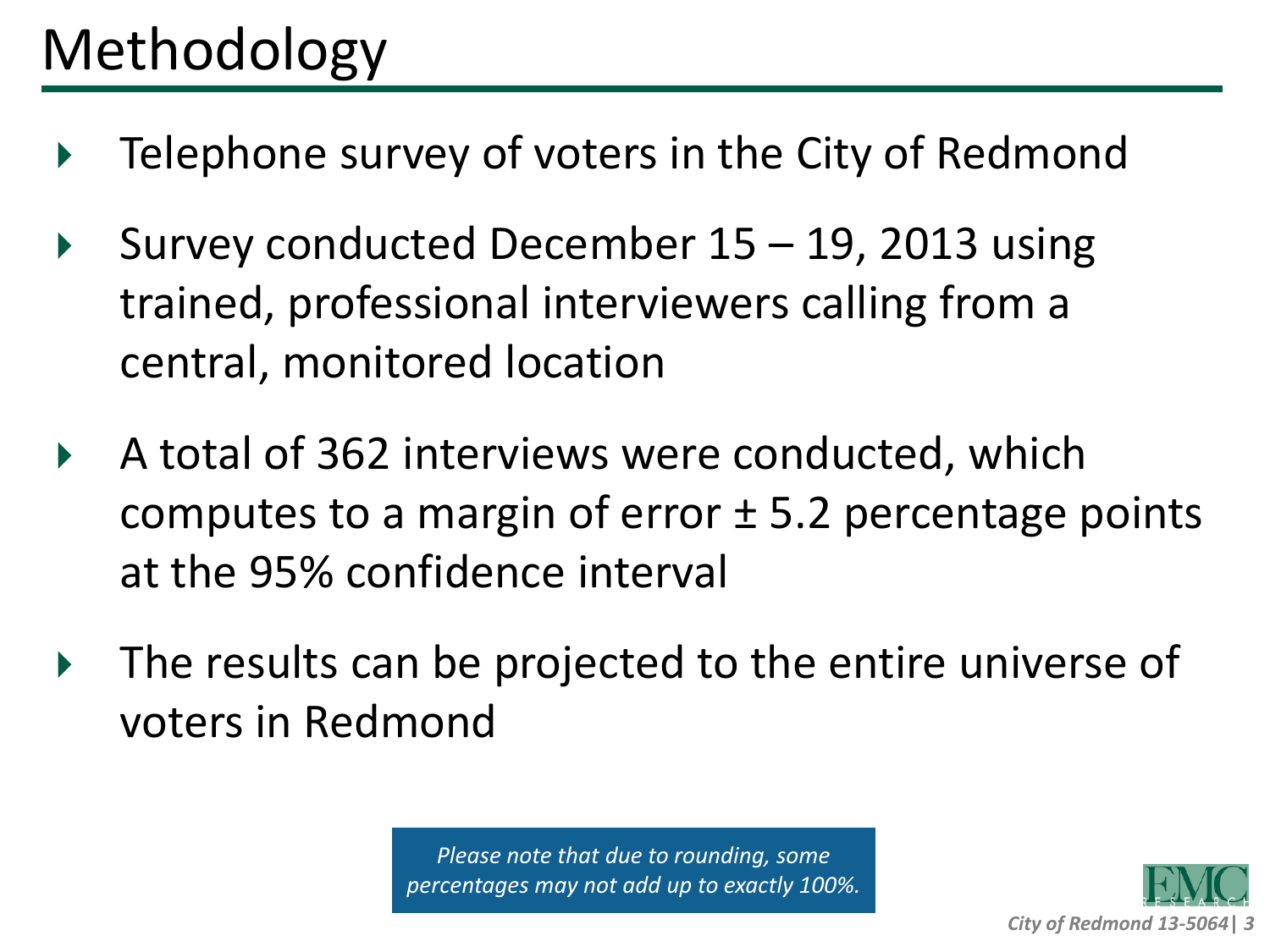## Geography



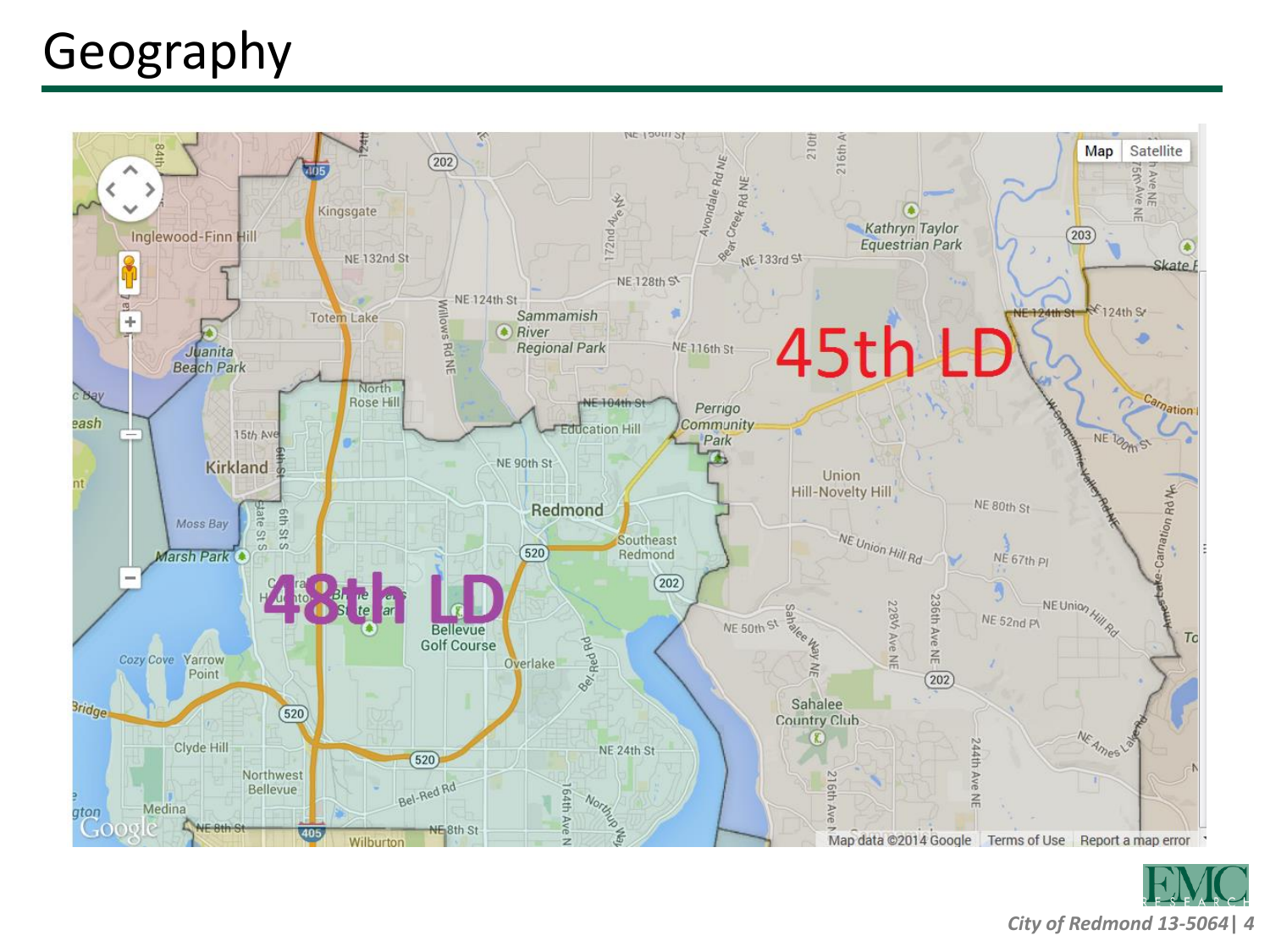### Direction of Redmond

*Majority of voters think the city is moving in the right direction* 



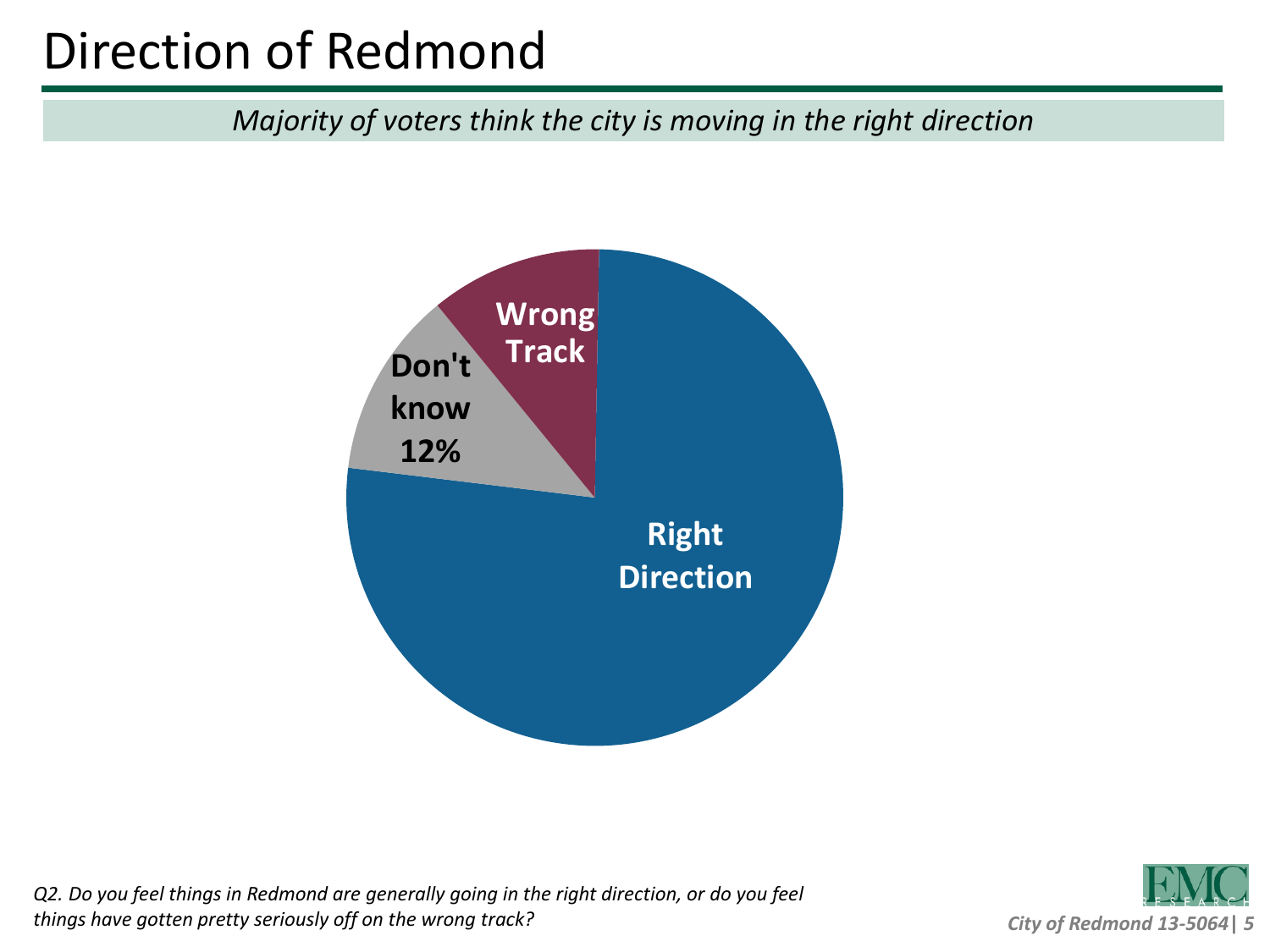#### Direction of Redmond

*Younger residents and those who pay close attention to City issues are more optimistic about the direction of Redmond*



*Q2. Do you feel things in Redmond are generally going in the right direction, or do you feel things have gotten pretty seriously off on the wrong track?*

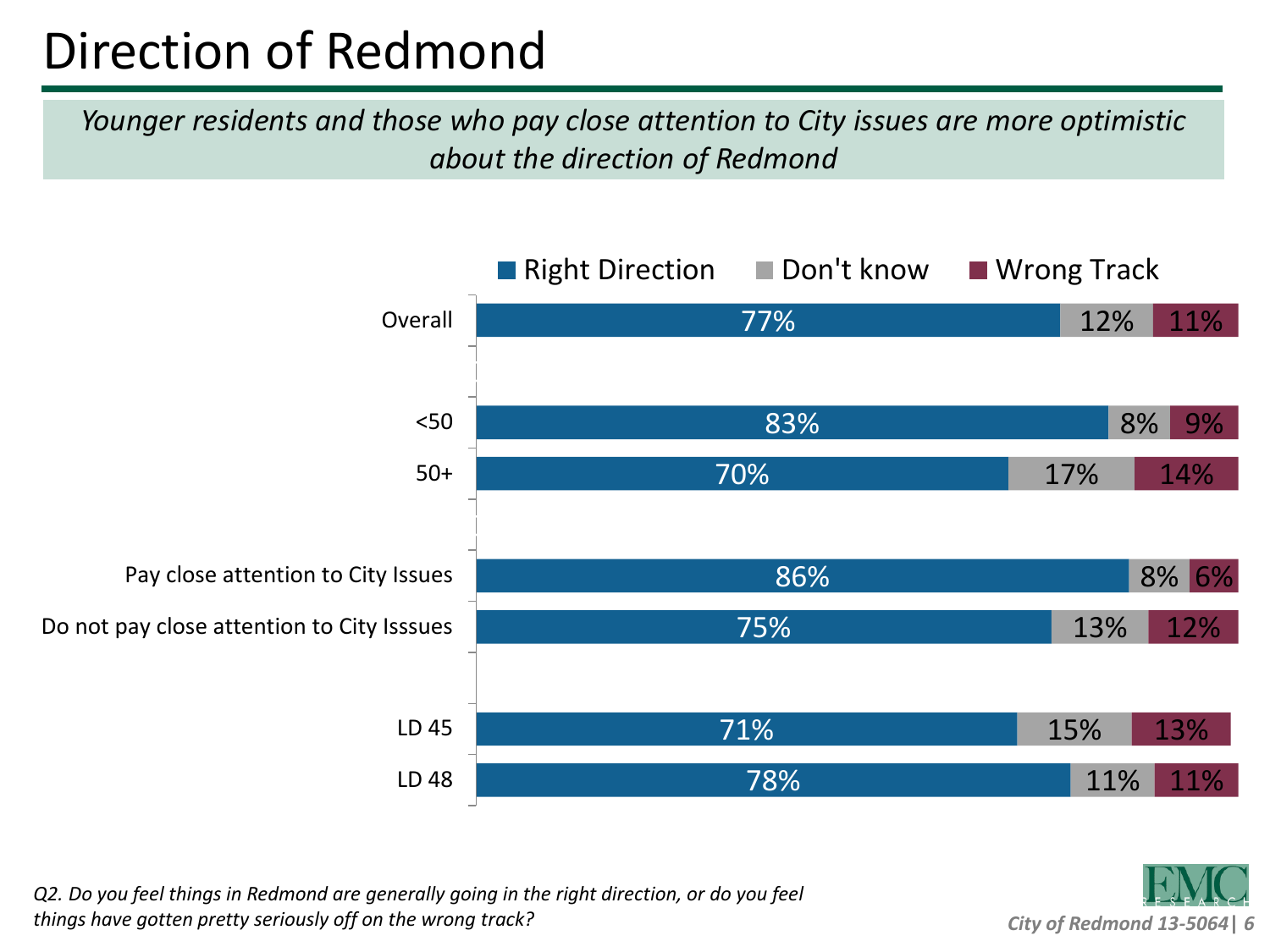#### Most Important Problem

*Traffic is the most important problem, mentioned nearly three times as often as others*





*Q3 What do you think is the most important problem facing the City of Redmond today?*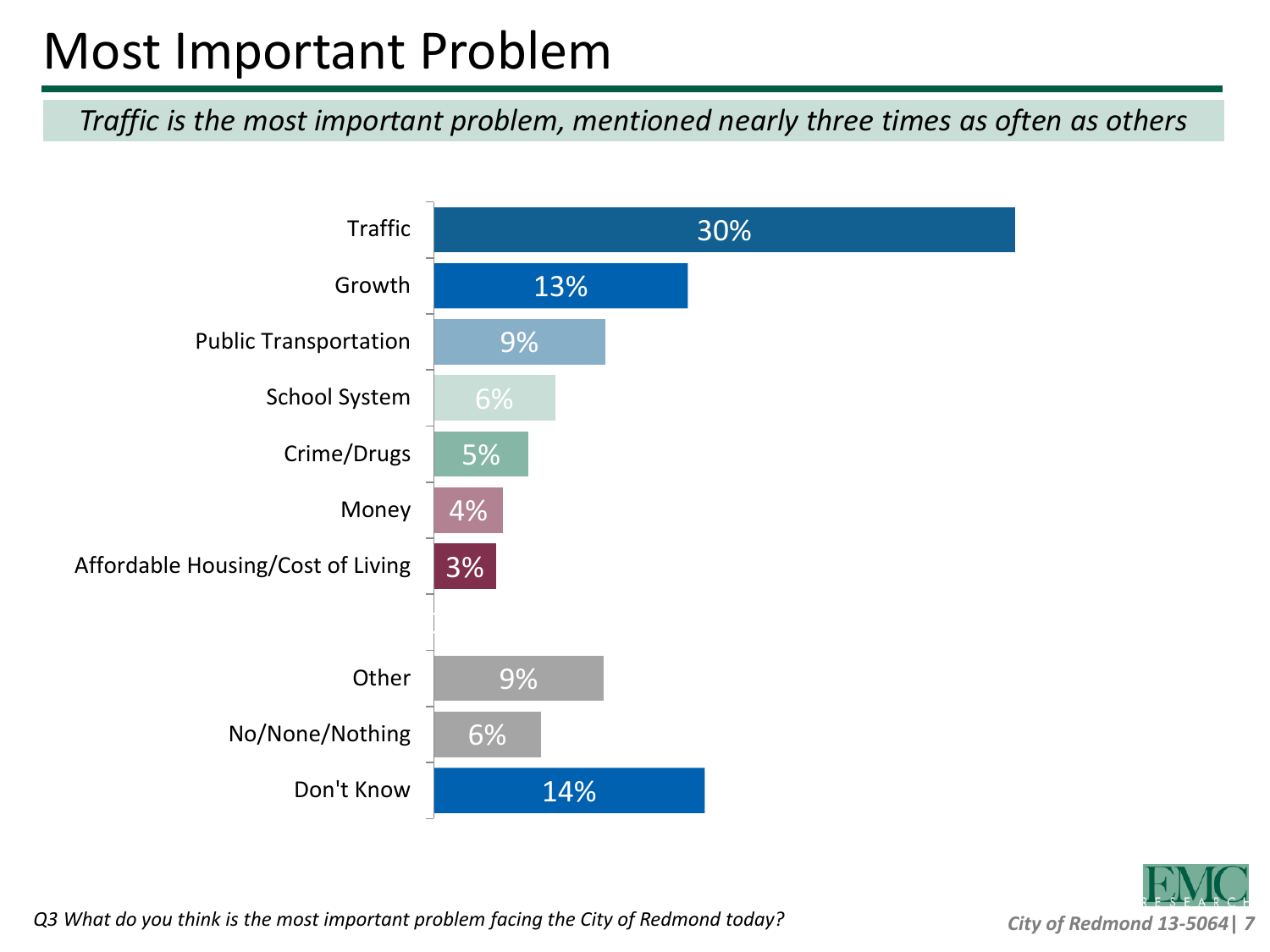#### Most Important Problem

*Growth and public transportation are bigger concerns in the 48th, while the school system is a bigger concern in the 45th*





*Q3 What do you think is the most important problem facing the City of Redmond today?*

*City of Redmond 13-5064***|** *8*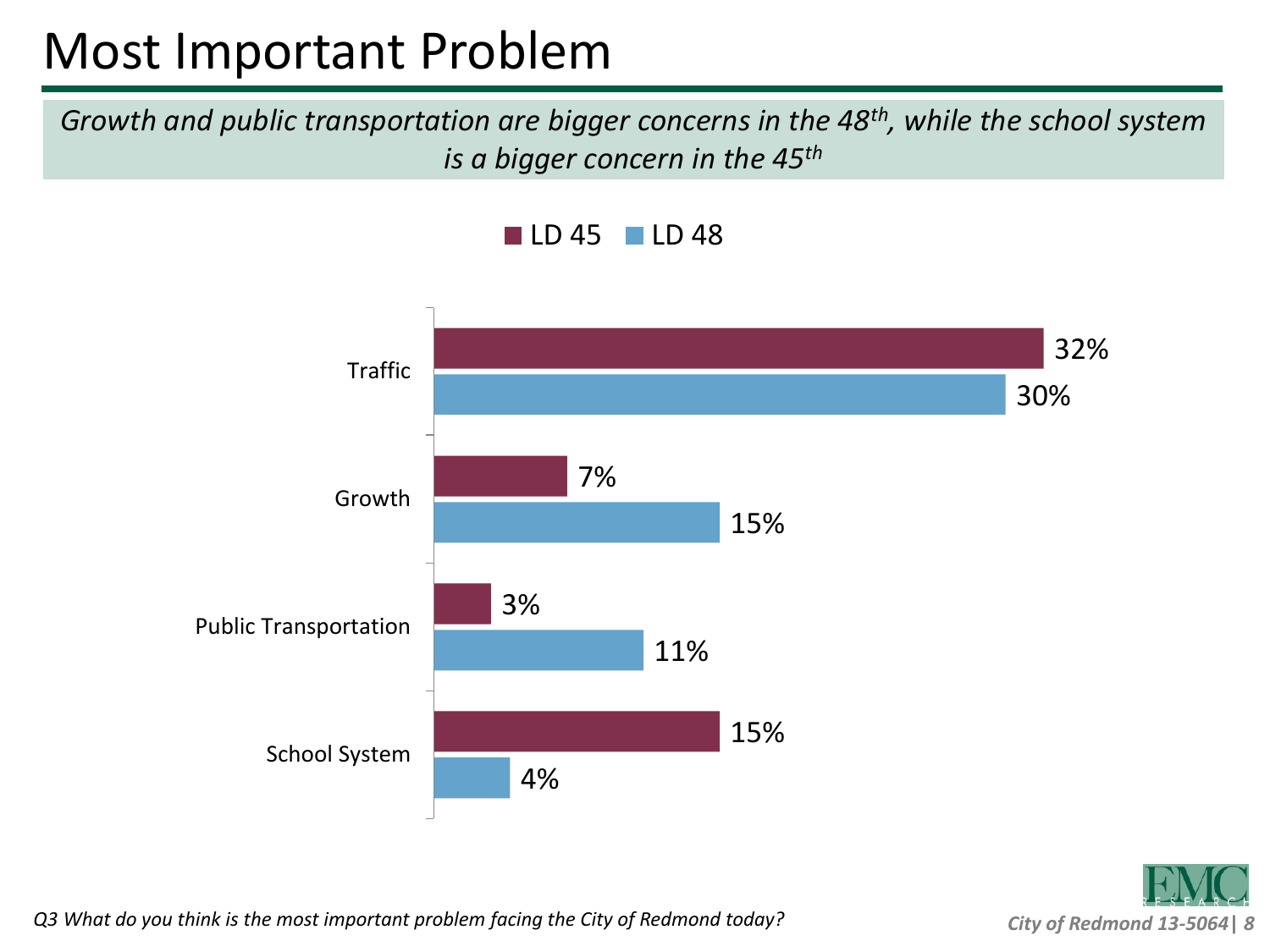## Worst thing about living in Redmond

*When asked in the context of worst thing, traffic goes up in mentions and growth drops*





*Q5 And what is the worst thing about living in Redmond?*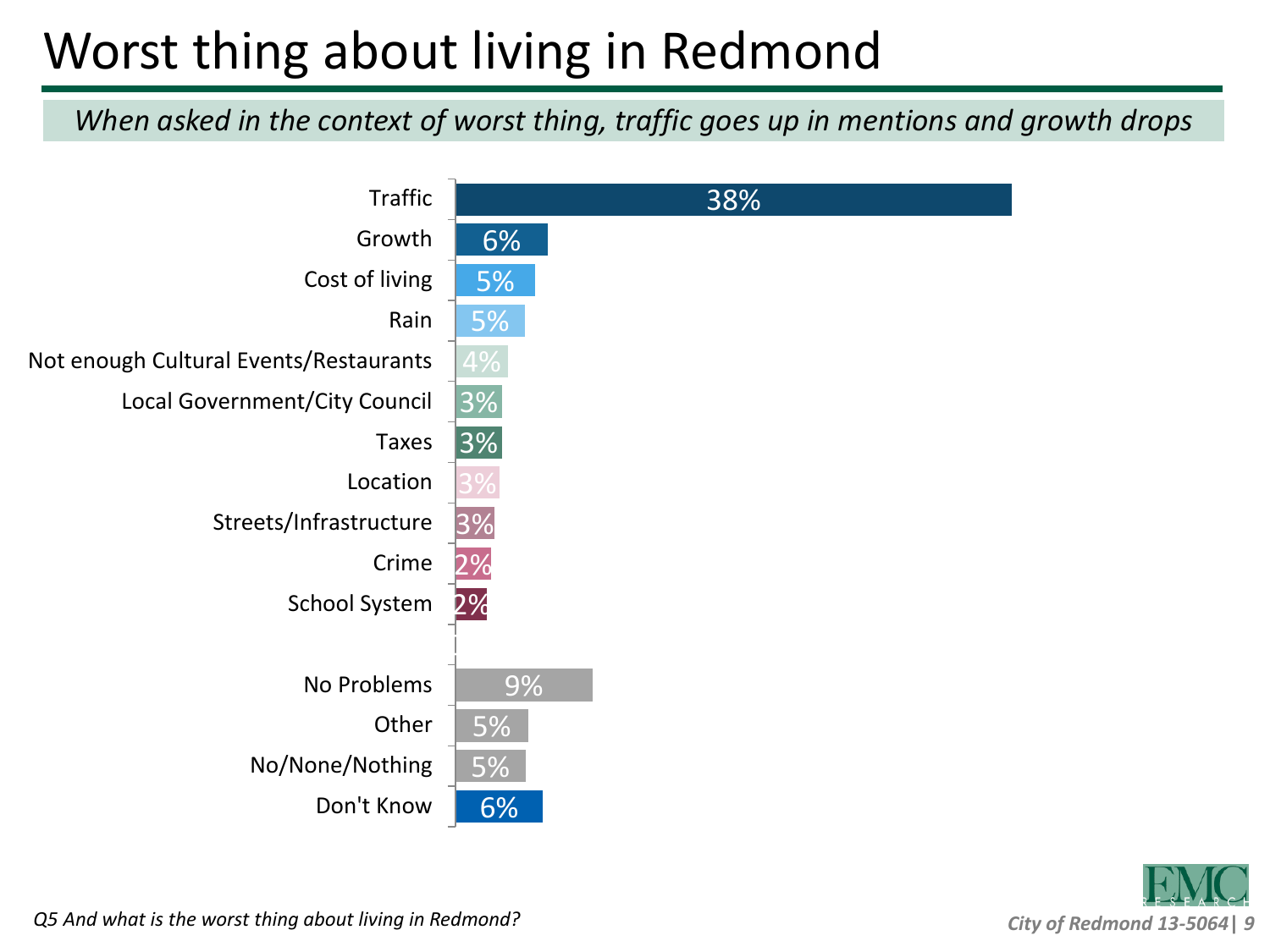### Best thing about living in Redmond

*Community and location are two of the best things about living in Redmond*





*Q4 And what is the best thing about living in Redmond?*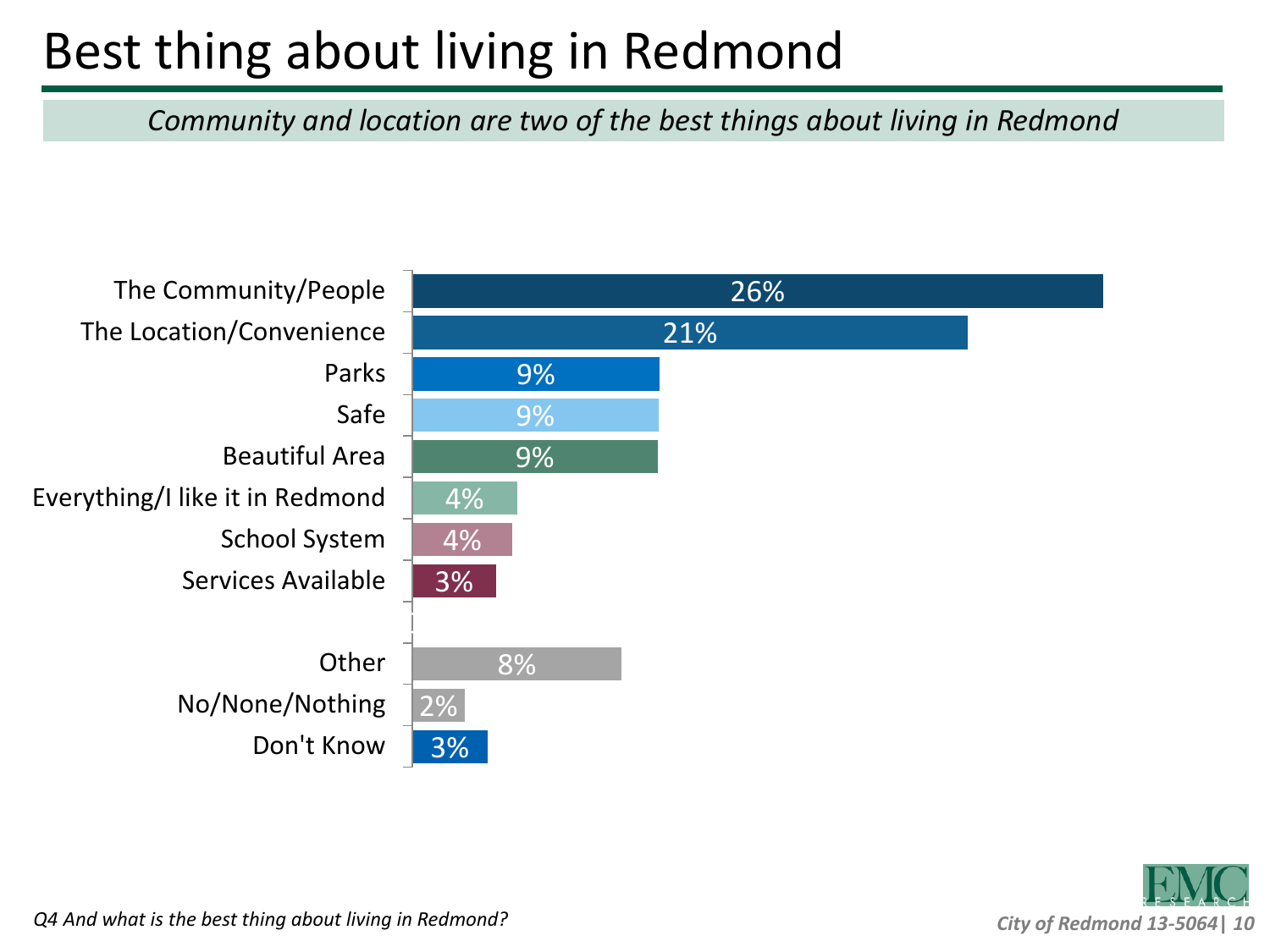#### Quality of Life in Redmond

*Redmond has consistently received strong quality of life ratings*





*Q6 How would you rate the quality of life in Redmond?*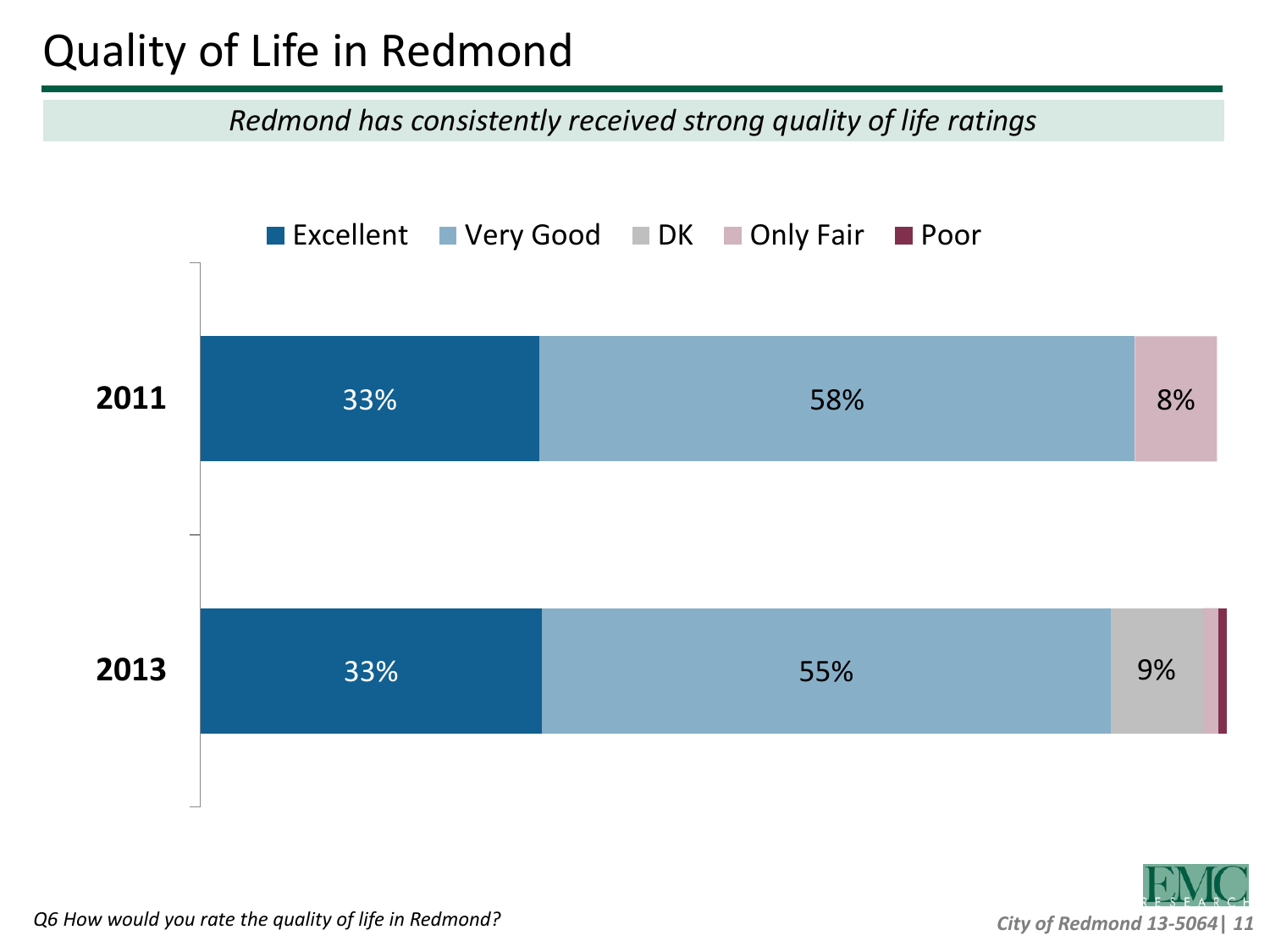#### Quality of Life in Redmond

#### *Redmond has consistently received strong quality of life ratings*



*City of Redmond 13-5064***|** *12*

*Q6 How would you rate the quality of life in Redmond?*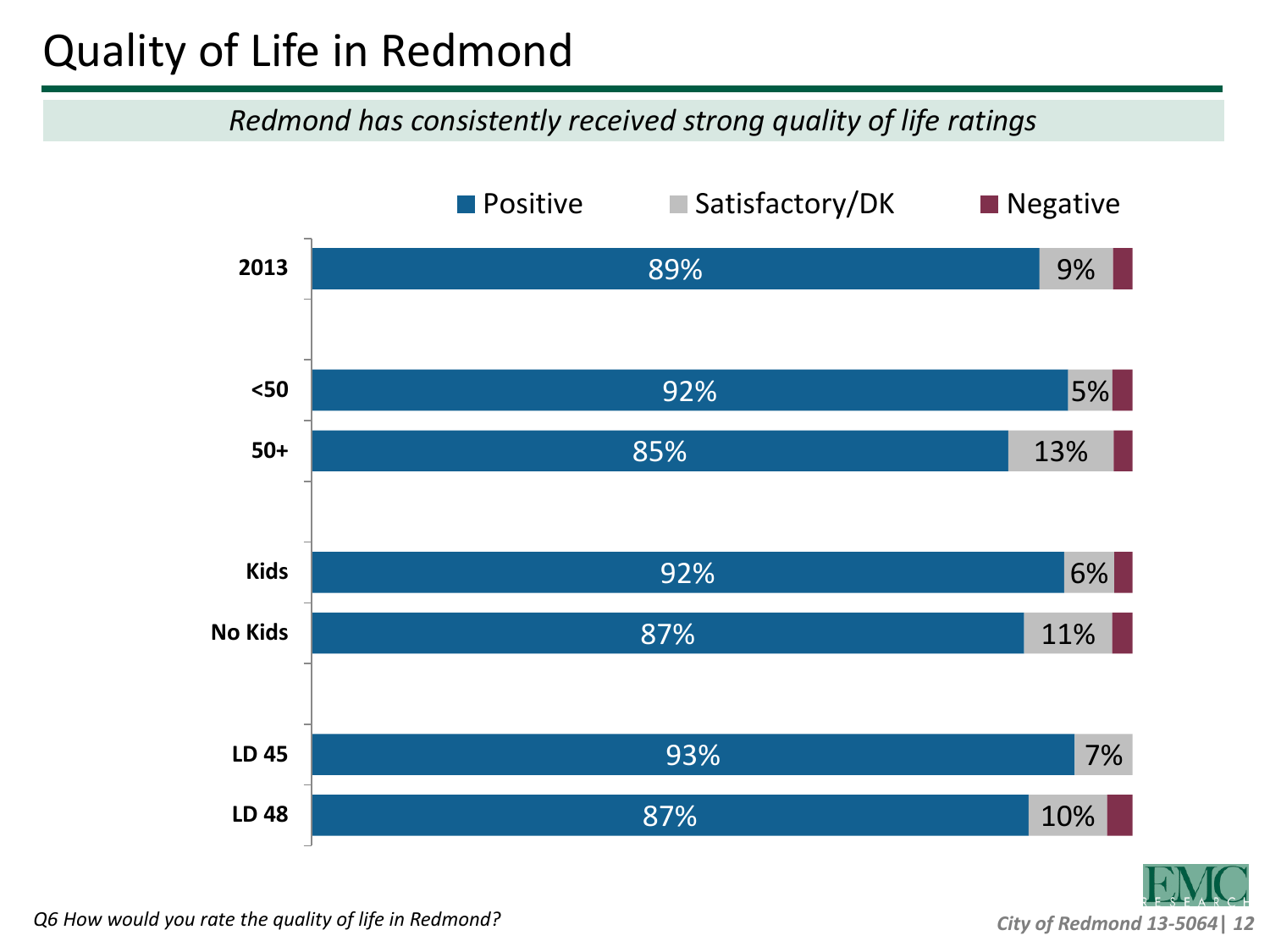## Job Ratings

*Redmond's job performance is better on every measure, including more challenging assessments like using tax dollars, than King County.*

|                                                                                                         | $\blacksquare$ Excellent | $\blacksquare$ Good | $\blacksquare$ DK | Only Fair | $\blacksquare$ Poor |
|---------------------------------------------------------------------------------------------------------|--------------------------|---------------------|-------------------|-----------|---------------------|
| Q10 the job Redmond City government<br>does keeping citizens informed                                   | 21%                      | 47%                 | 5%                | 19%       | 8%                  |
| Q11 the job Redmond City government<br>does delivering services efficiently                             | 19%                      | 54%                 |                   | 10%       | 15% 29              |
| Q7 the job Redmond City government is<br>doing overall                                                  | 14%                      | 59%                 |                   | 9%<br>15% | 3%                  |
| Q12 the job Redmond City government<br>does focusing on the priorities that matter<br>most to residents | 13%                      | 45%                 | 12%               | 23%       | 7%                  |
| Q9 the job Redmond City government is<br>doing using tax dollars responsibly                            | 10%                      | 47%                 | 13%               | 23%       | 7%                  |
| Q8 the job King County government is<br>doing overall                                                   | 4%                       | 50%                 | 7%                | 29%       | 9%                  |

*Q7-12. Moving on, I'd like you to rate a few items using a scale of excellent, good, only fair, or poor. If you aren't sure one way or the other on an item, please just say so.*

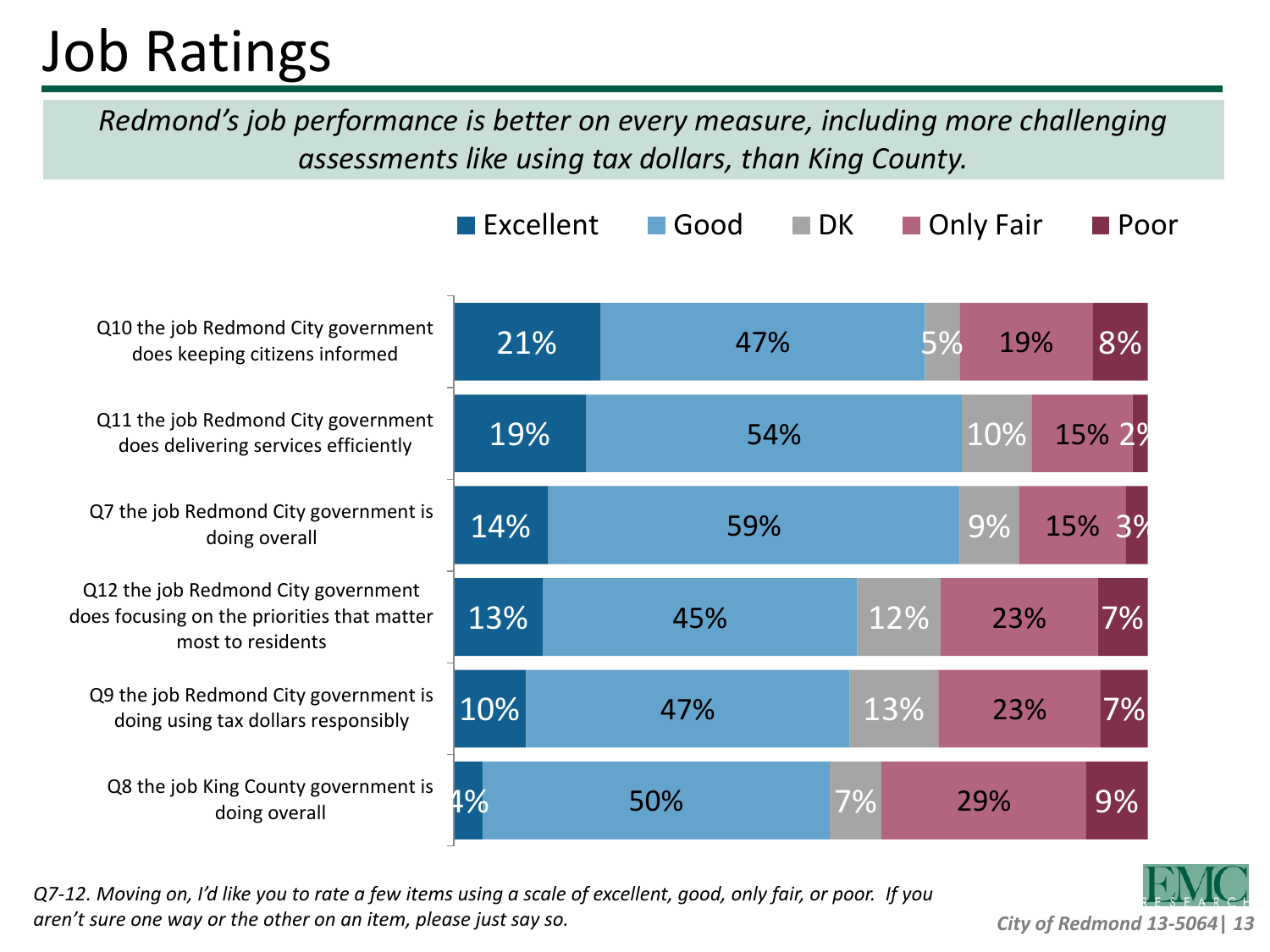#### Services provided

*Redmond appears to have found the right mix of services for its citizens*



*Q28. Moving on, in terms of public services provided by the City of Redmond, do you think that overall the city provides too many services, too few services, or about the right amount of services?*

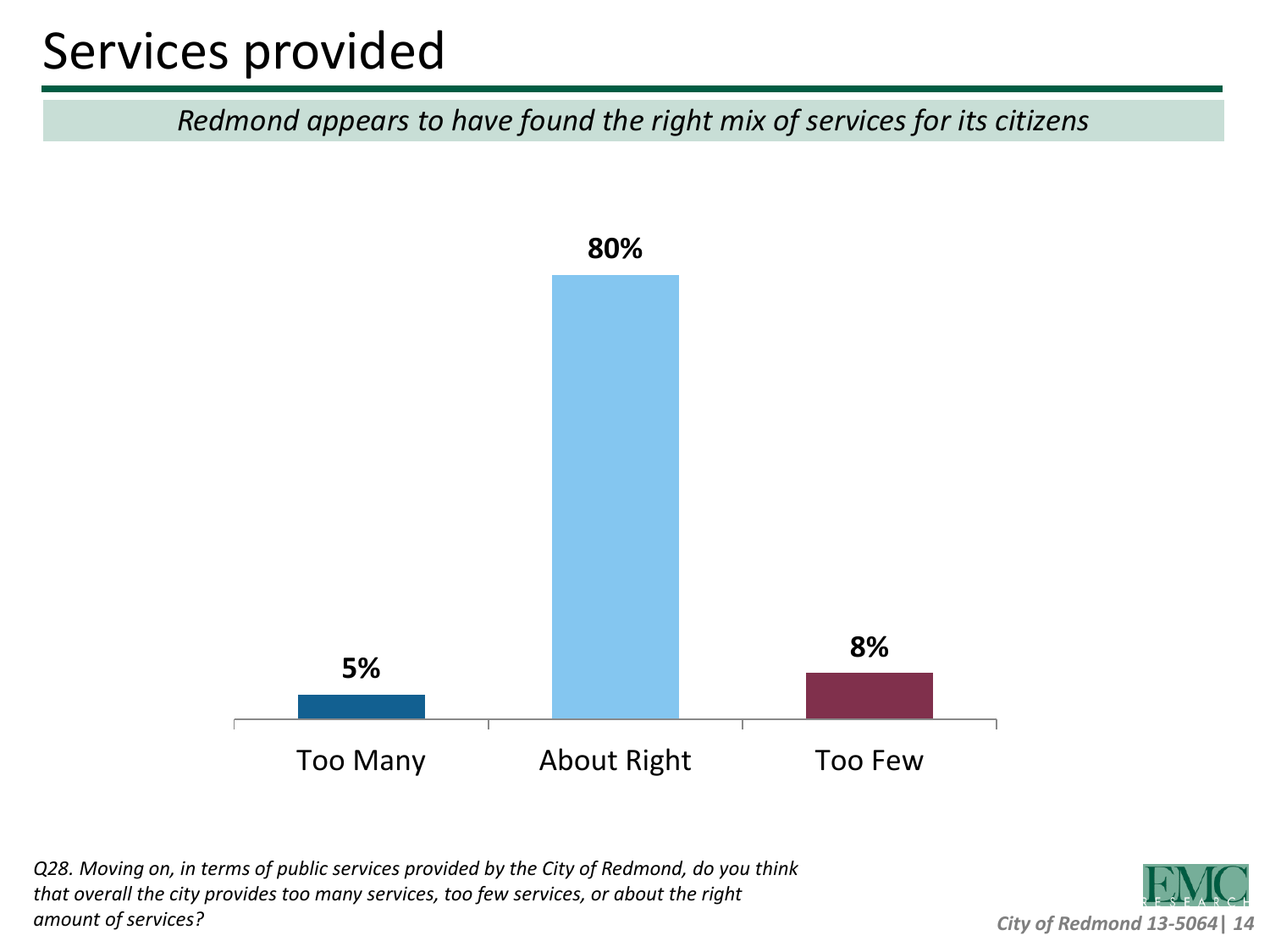# Safety in Redmond

*There are virtually no concerns about safety during the day, concerns rise at night*





*Q41. In general, how safe do you feel walking alone in your neighborhood during the day? Q42. And how safe do you or would you feel walking alone in your neighborhood at night?*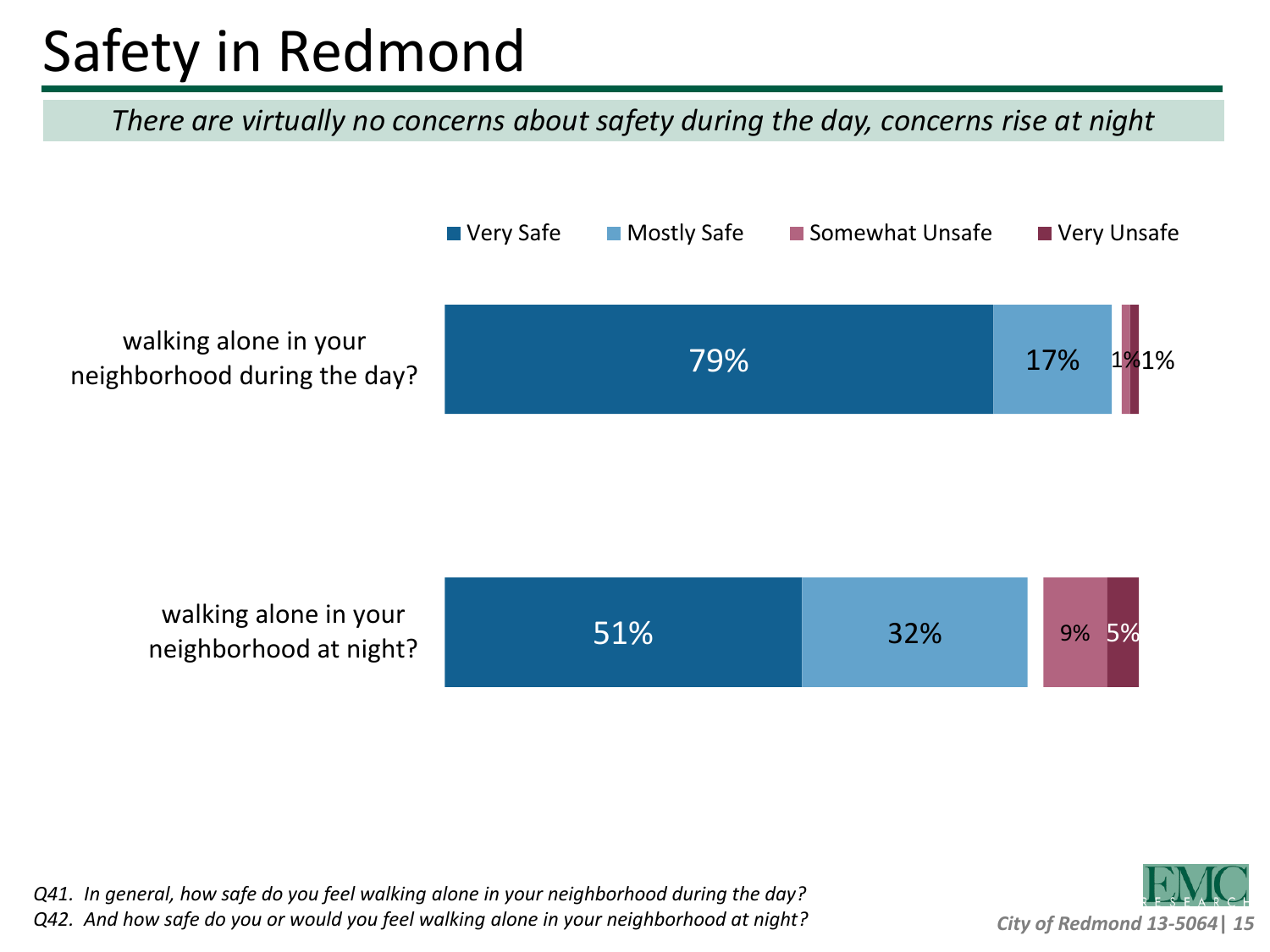# Confidence in Growth

#### *A strong majority are confident in Redmond's ability to manager growth*

 $\blacksquare$  Very confident  $\blacksquare$  Somewhat confident  $\blacksquare$  DK  $\blacksquare$  Not very confident  $\blacksquare$  Not confident at all

How confident are you that the government of the City of Redmond can manage future growth in the City?



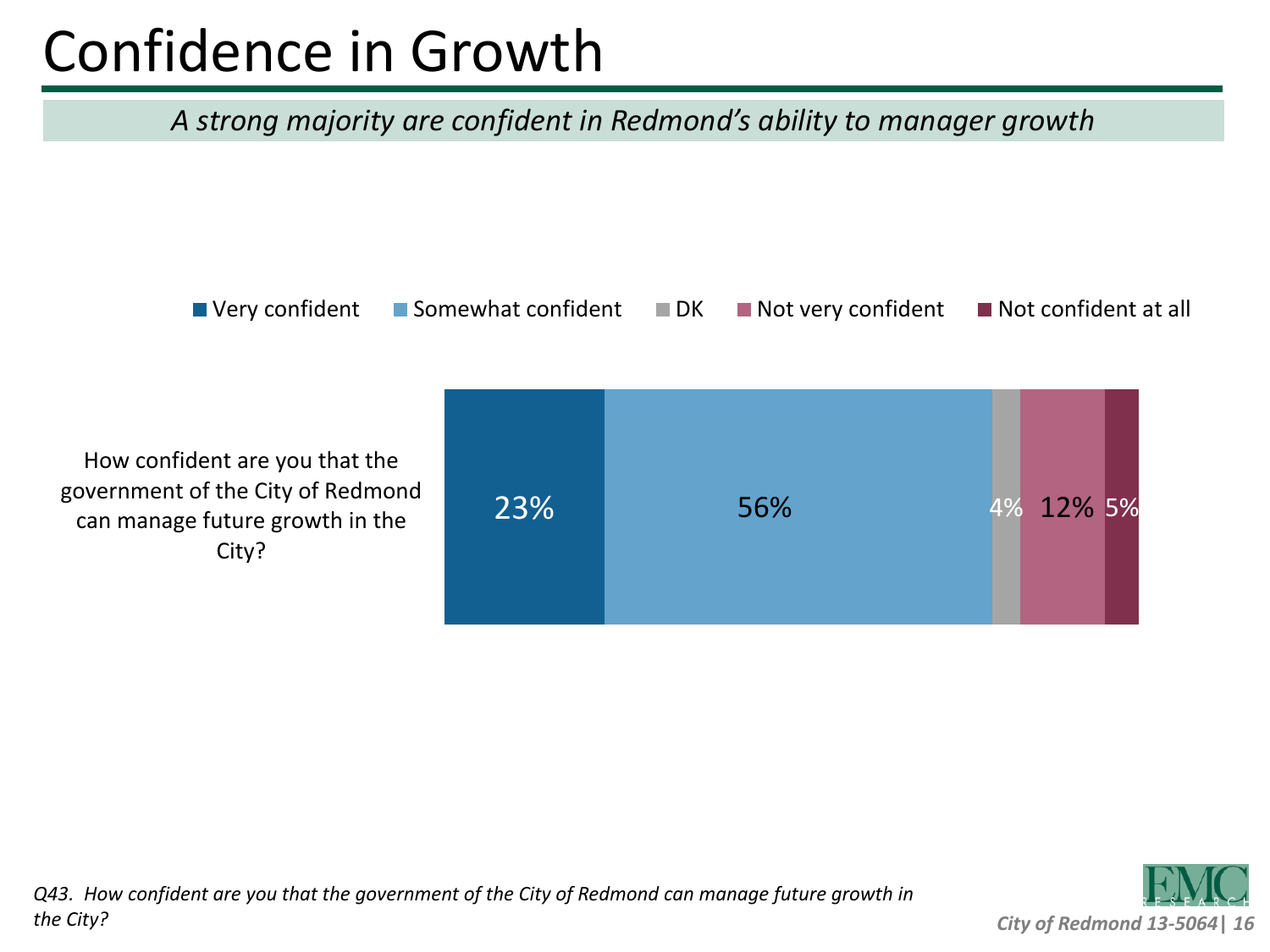## Priorities

*Fire, medical, and police services are the top priorities, but protecting drinking water rates very close to them*



*Q13-27. For each of the following items, please tell me how high a priority that item should be for the City of Redmond. Use a scale of 1 to 10 where 1 means the lowest priority and 10 means the highest priority. You can use any number from 1 through 10.*

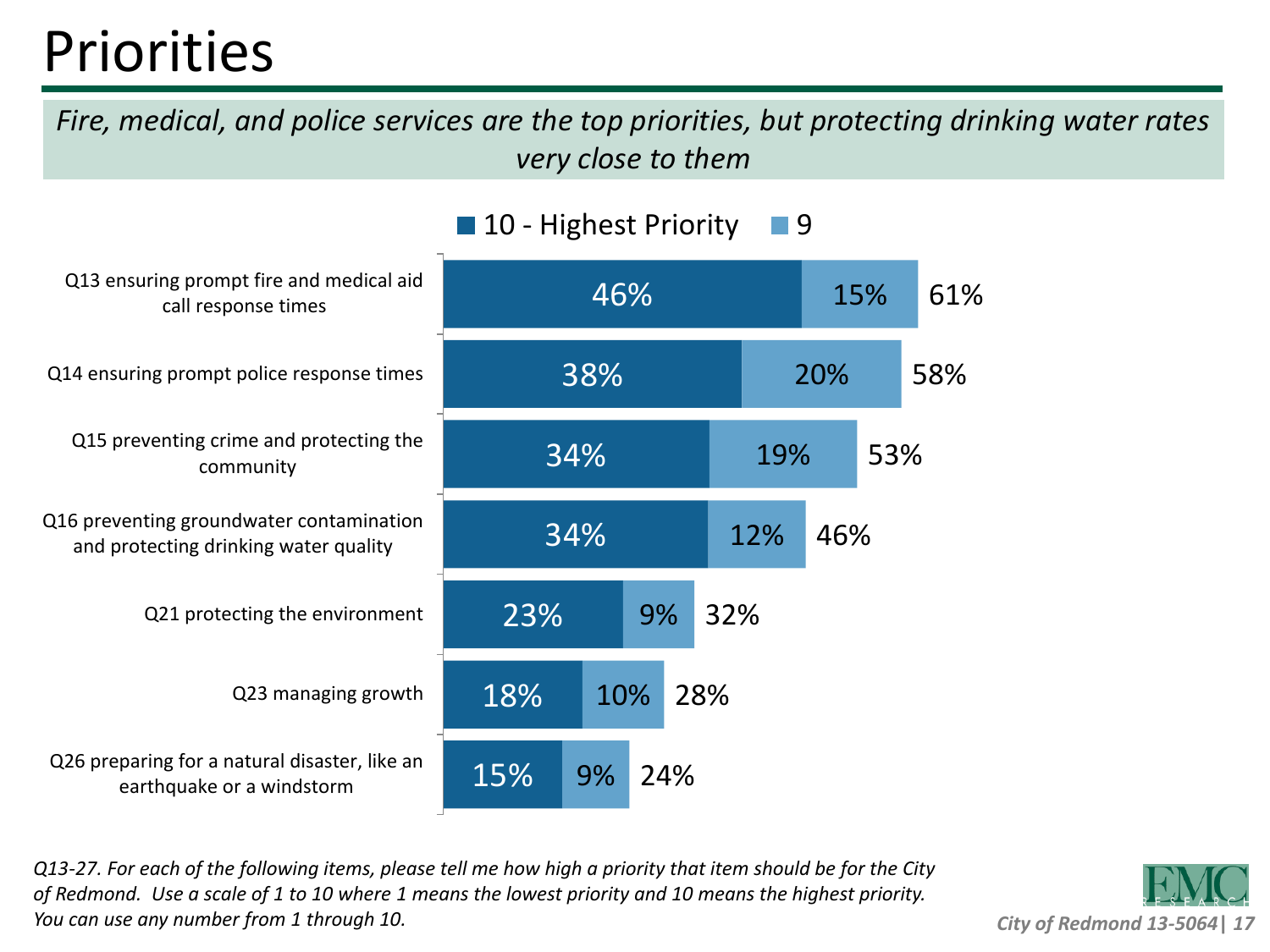## **Priorities**

*Compared to the first set, these priorities are not nearly as important to voters*

 $\blacksquare$  10 Highest Driority  $\blacksquare$  0

| <b>LU - HIRIICSL FIIUIILY</b>                                                                                              |             |     |        |
|----------------------------------------------------------------------------------------------------------------------------|-------------|-----|--------|
| Q18 maintaining parks, trails, and open space                                                                              | 14% 9% 22%  |     |        |
| Q19 maintaining streets                                                                                                    | 13% 12%     |     | 25%    |
| Q27 city \$ to human service orgs like crisis counseling,<br>emergency food & shelter, & ongoing support for those in need | 13%         |     | 9% 22% |
| Q17 promoting traffic, bike, and pedestrian safety                                                                         | 13%         | 13% | 26%    |
| Q20 maintaining sidewalks, pedestrian paths, and bike paths                                                                | 12% 11% 23% |     |        |
| Q24 attracting the right mix of new business to Redmond like<br>restaurants, retail shops, and services                    | 9% 7%       | 16% |        |
| Q22 expanding parks, adding more natural areas & additional<br>amenities at City parks                                     | 9% 6% 15%   |     |        |
| Q25 providing recreation programs for the community                                                                        | 7% 8%       | 15% |        |

*Q13-27. For each of the following items, please tell me how high a priority that item should be for the City of Redmond. Use a scale of 1 to 10 where 1 means the lowest priority and 10 means the highest priority. You can use any number from 1 through 10.*

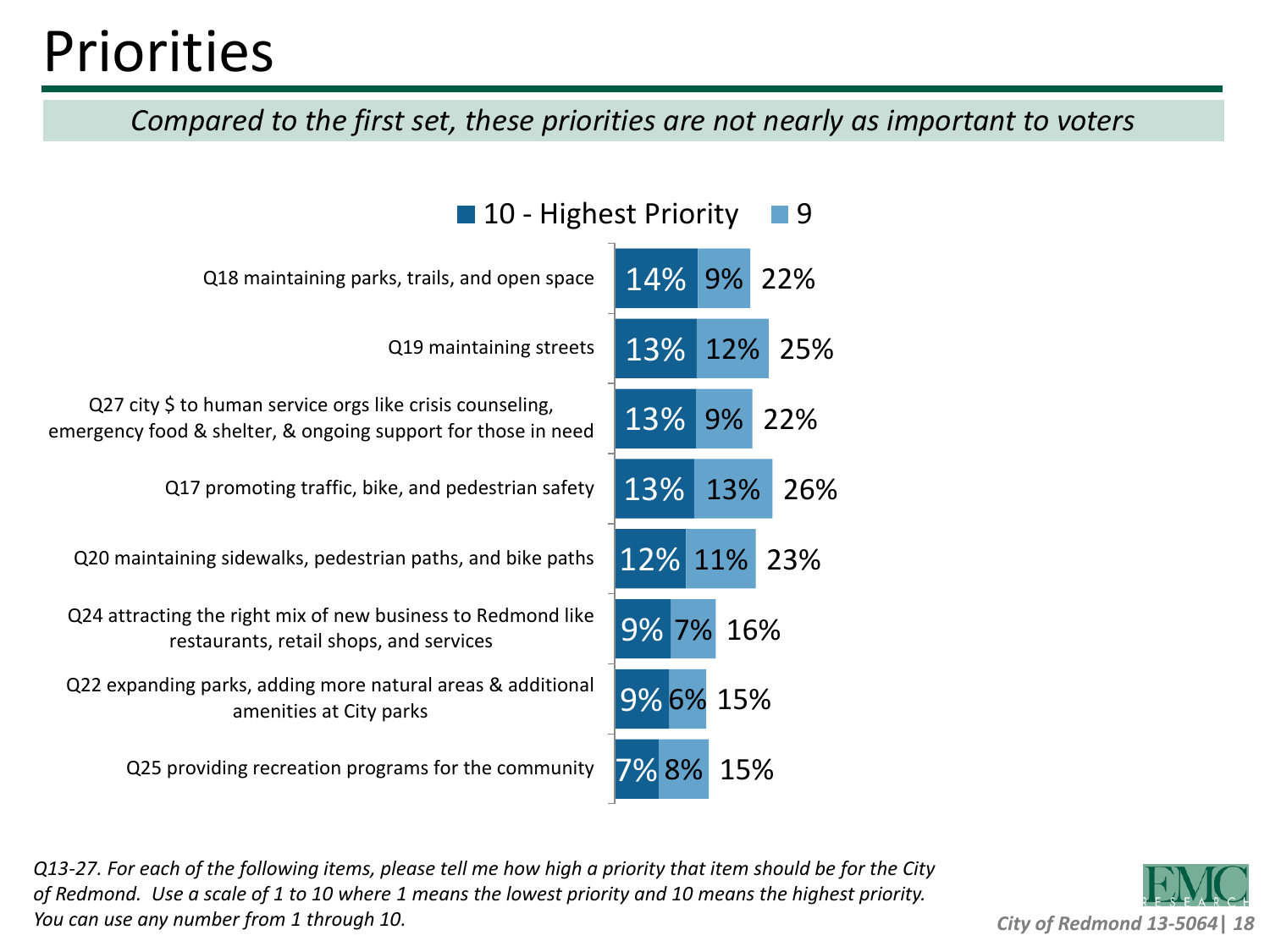## Service Satisfaction

#### *Satisfaction on these items is quite high, with virtually no one dissatisfied*



*Q29-40. Now I'd like you to think about your level of satisfaction with some characteristics of Redmond, and some city services and programs. For each, you can say very satisfied, somewhat satisfied, somewhat dissatisfied, or very dissatisfied. If you don't know or it doesn't apply to you, please just say so.*

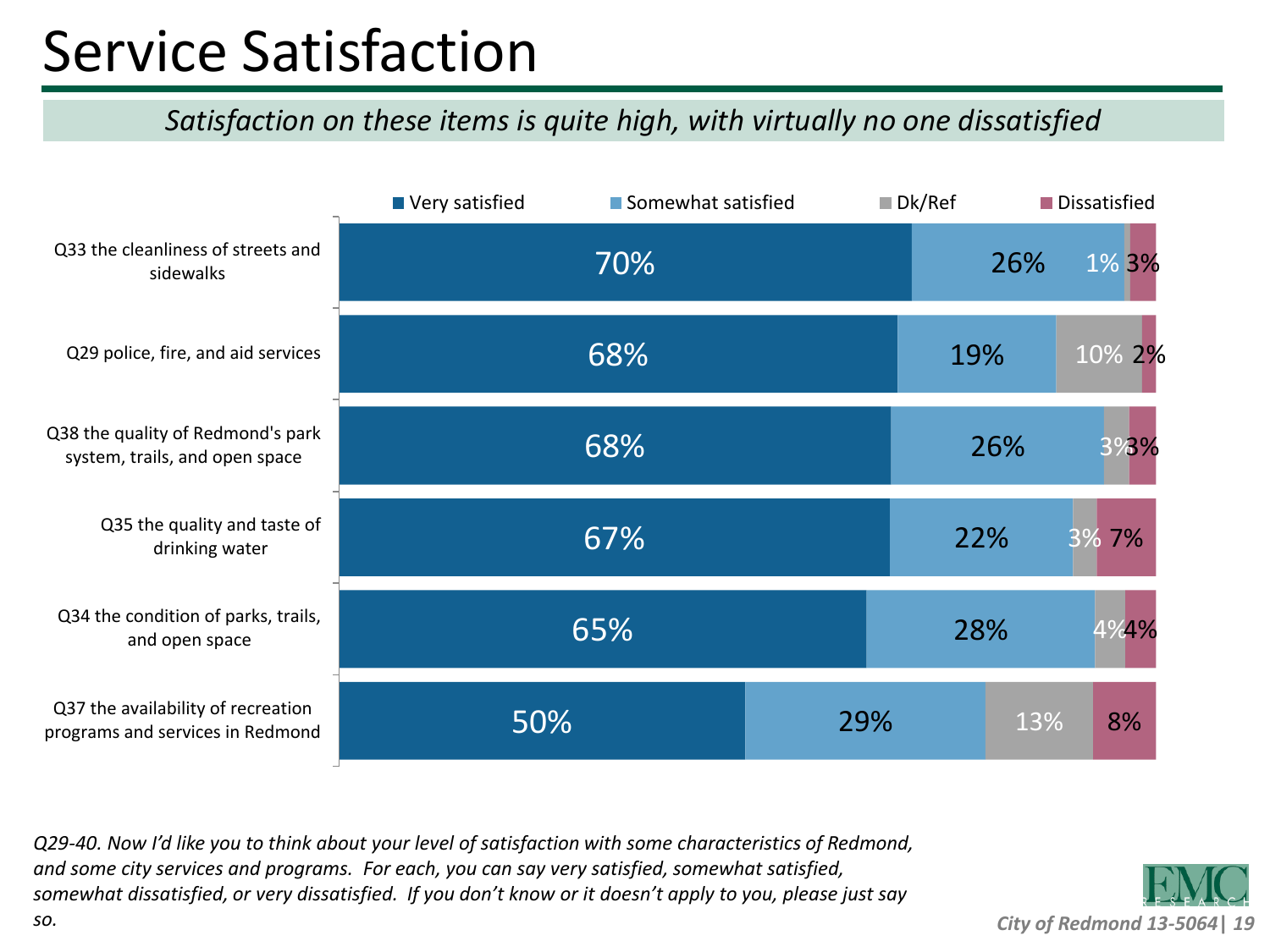## Service Satisfaction

*This second tier shows higher levels of dissatisfaction, but a strong majority are still satisfied with every item tested.*

|                                                                                               | Very satisfied | Somewhat satisfied |     | $\blacksquare$ Dk/Ref |     | Dissatisfied |
|-----------------------------------------------------------------------------------------------|----------------|--------------------|-----|-----------------------|-----|--------------|
| Q32 the condition of sidewalks and<br>bike paths                                              | 48%            |                    | 39% |                       | 4%  | 9%           |
| Q36 - the type and variety of<br>community events, programs and<br>volunteer opportunities in | 43%            |                    | 32% |                       | 17% | 8%           |
| Q31 the condition of roads and<br>streets                                                     | 43%            |                    | 45% |                       |     | 2%10%        |
| Q30 the type and variety of<br>restaurants, retail shops, and<br>services in Redmond          | 40%            |                    | 41% |                       | 3%  | 16%          |
| Q39 your ability to get around<br>Redmond                                                     | 36%            |                    | 43% | 2%                    | 20% |              |
| Q40 your ability to get from<br>Redmond to other cities in the<br>greater Seattle area        | 32%            |                    | 39% | 2%                    | 26% |              |

*Q29-40. Now I'd like you to think about your level of satisfaction with some characteristics of Redmond, and some city services and programs. For each, you can say very satisfied, somewhat satisfied, somewhat dissatisfied, or very dissatisfied. If you don't know or it doesn't apply to you, please just say* 



*so.*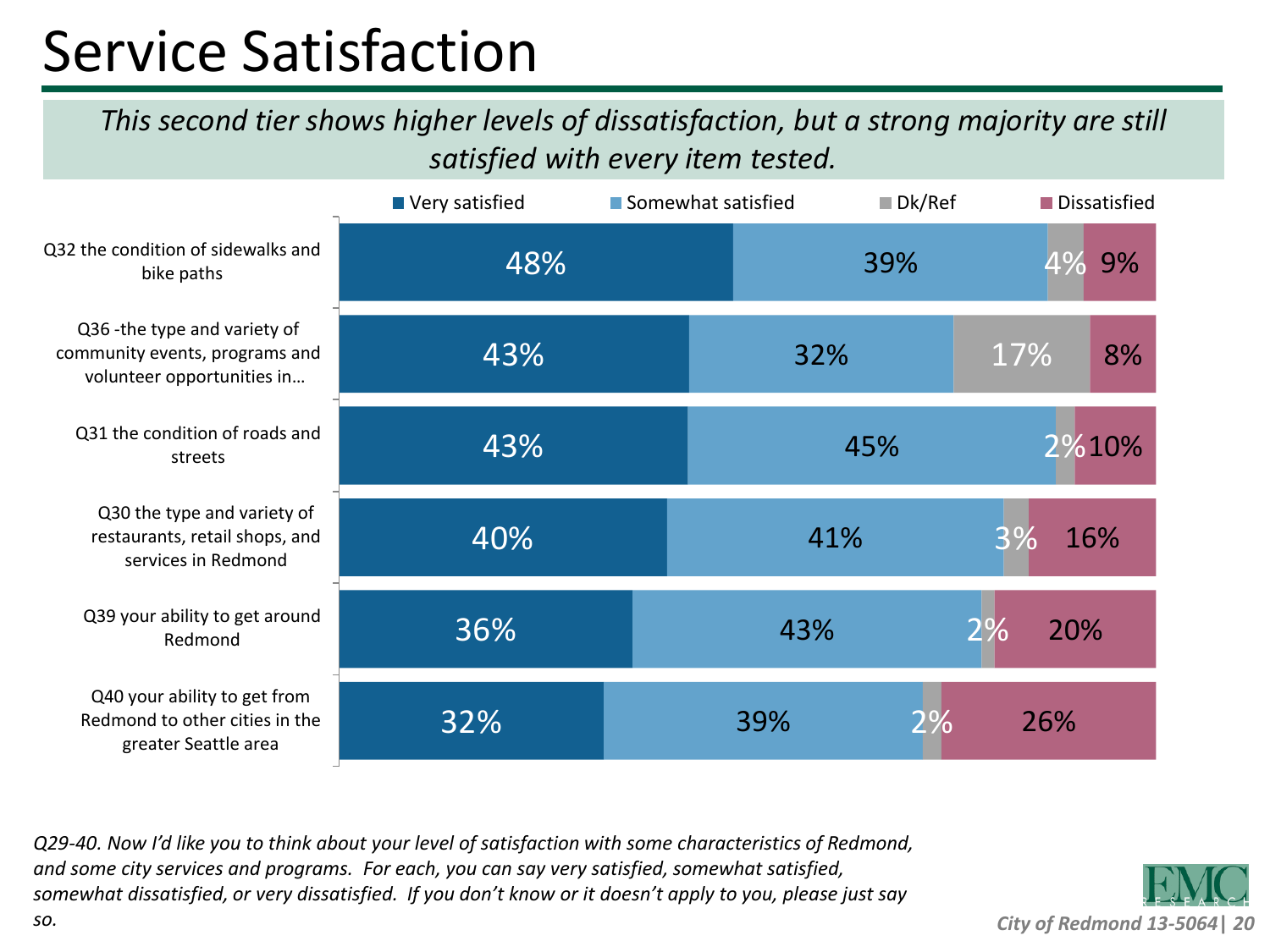### Communication

*A solid core of one in ten pay attention to what the city is doing*





*Q43 Which of the following is the best description of how closely you follow what the government of the City of Redmond is doing?*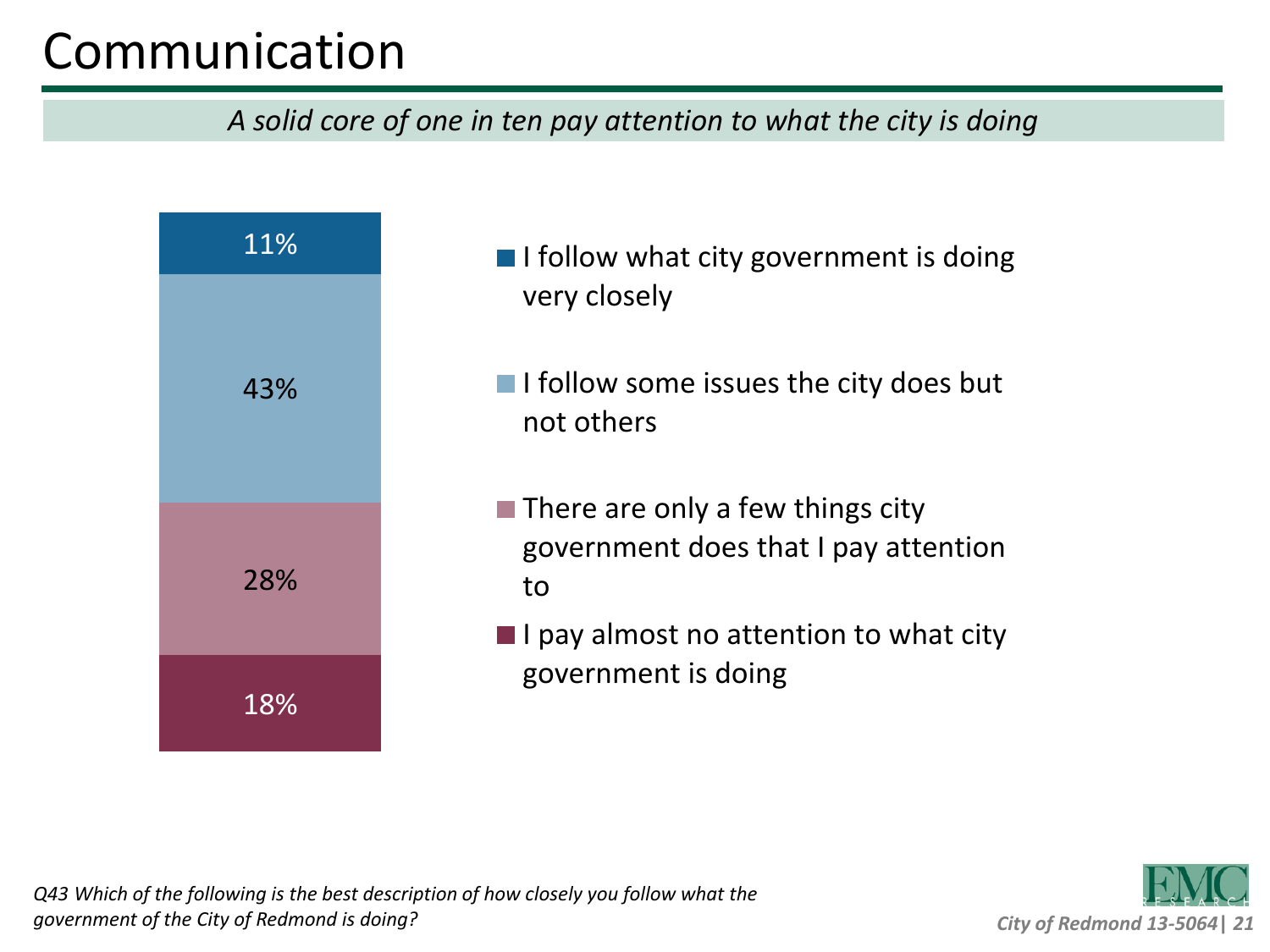### Communication

*A solid core of one in ten pay attention to what the city is doing*

| 15% |                                                                                                                                 | 9%  |
|-----|---------------------------------------------------------------------------------------------------------------------------------|-----|
| 47% | $\blacksquare$ I follow what city government is doing<br>very closely<br>I I follow some issues the city does but<br>not others | 38% |
| 25% | $\blacksquare$ There are only a few things city<br>government does that I pay attention to                                      | 31% |
| 13% | $\blacksquare$ I pay almost no attention to what city<br>government is doing                                                    |     |
|     |                                                                                                                                 |     |

*Q43 Which of the following is the best description of how closely you follow what the government of the City of Redmond is doing?*

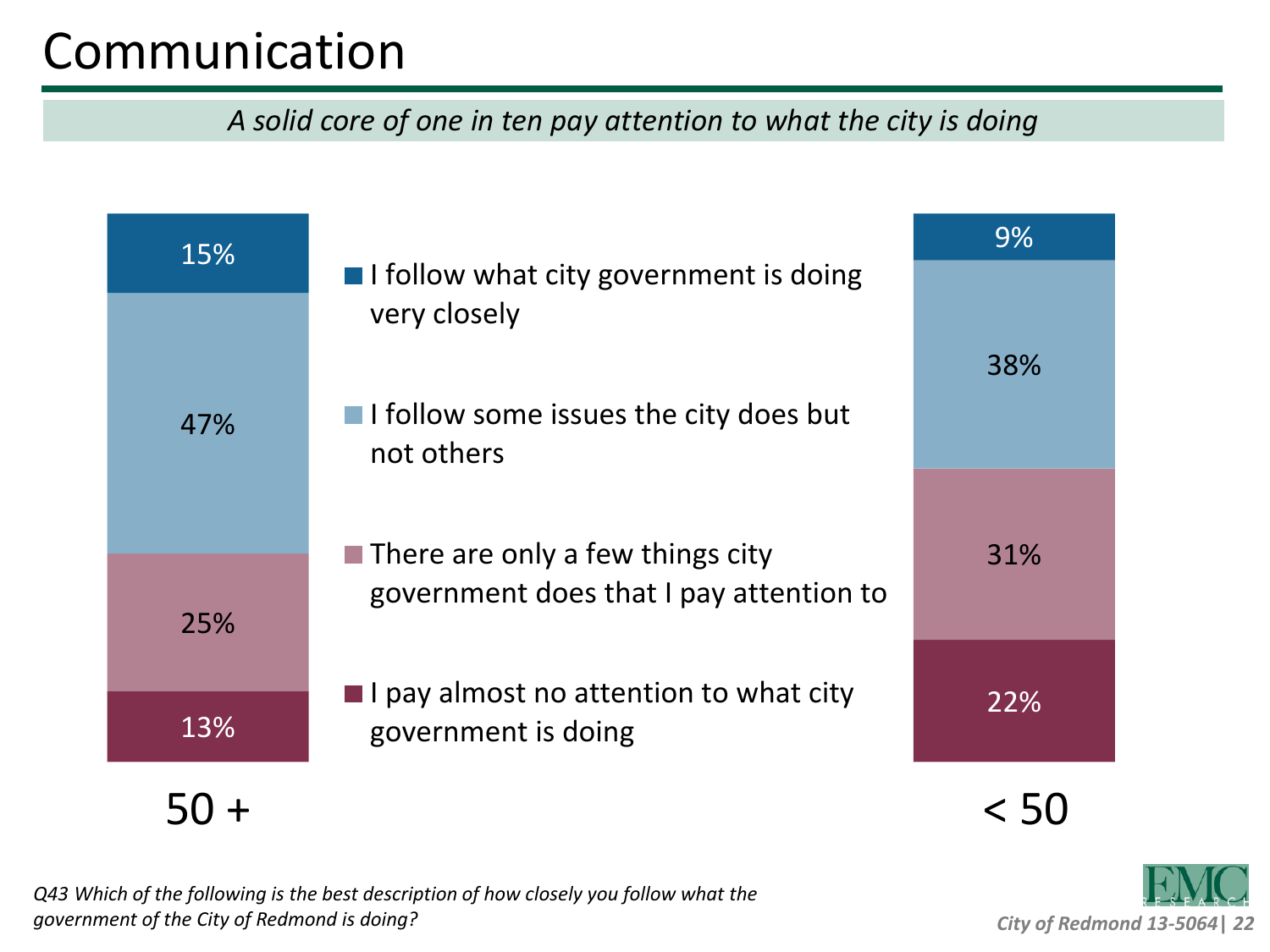# How do you get information

*Word of mouth, the Redmond Reporter, the City's newsletter, and the City's website are the most popular sources for getting information about what is happening in Redmond*



*Q45-53. I'd like to ask about a few sources you regularly use to hear about what Redmond City government is doing or to get information on news and events happening in Redmond. You can say yes or no for each one.*

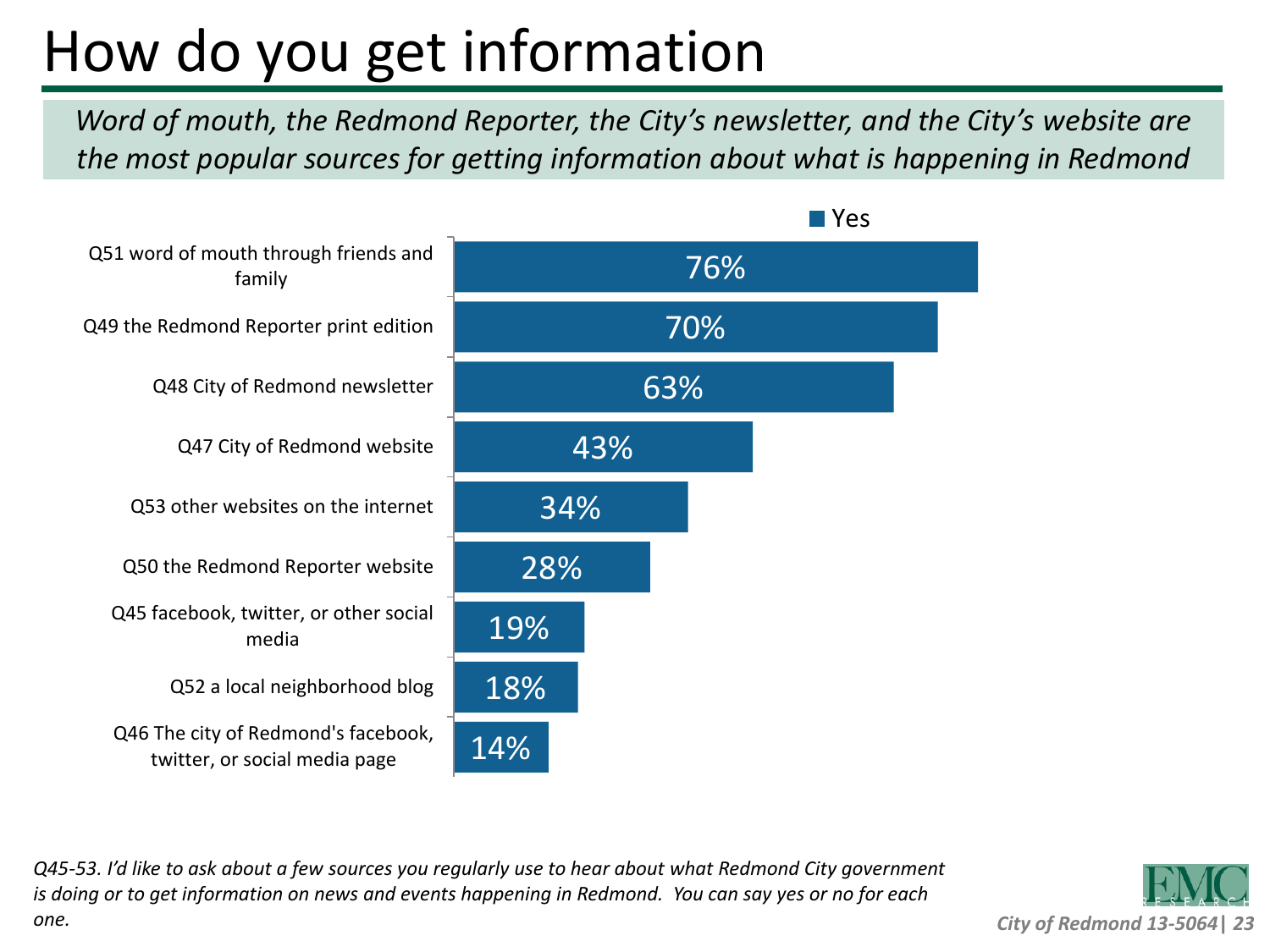# How do you get information

*Word of mouth, the Redmond Reporter, the City's newsletter, and the City's website are the most popular sources for getting information about what is happening in Redmond*



 $\blacksquare$  <50  $\blacksquare$  50+

*Q45-53. I'd like to ask about a few sources you regularly use to hear about what Redmond City government is doing or to get information on news and events happening in Redmond. You can say yes or no for each one.*

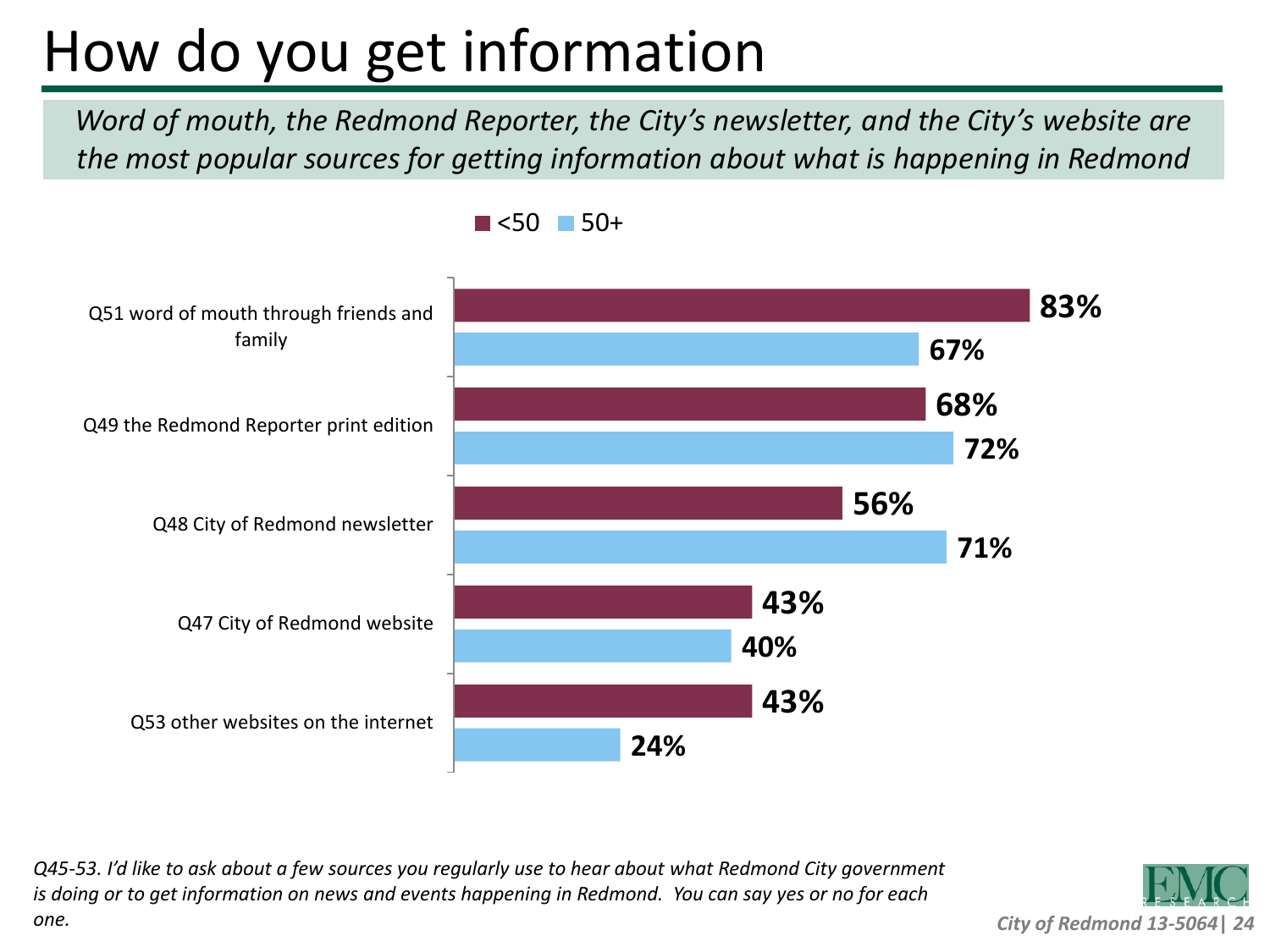## Web Survey

- After the telephone survey was finished, a web survey was created. A link to the survey was posted on the City's website.
- $\triangleright$  The web survey was open from February 3 March 10, 2014
- A total of 161 people participated in the survey.
- ▶ The results of the web survey are not projectable to a larger audience due to the fact that respondents are self-selecting.